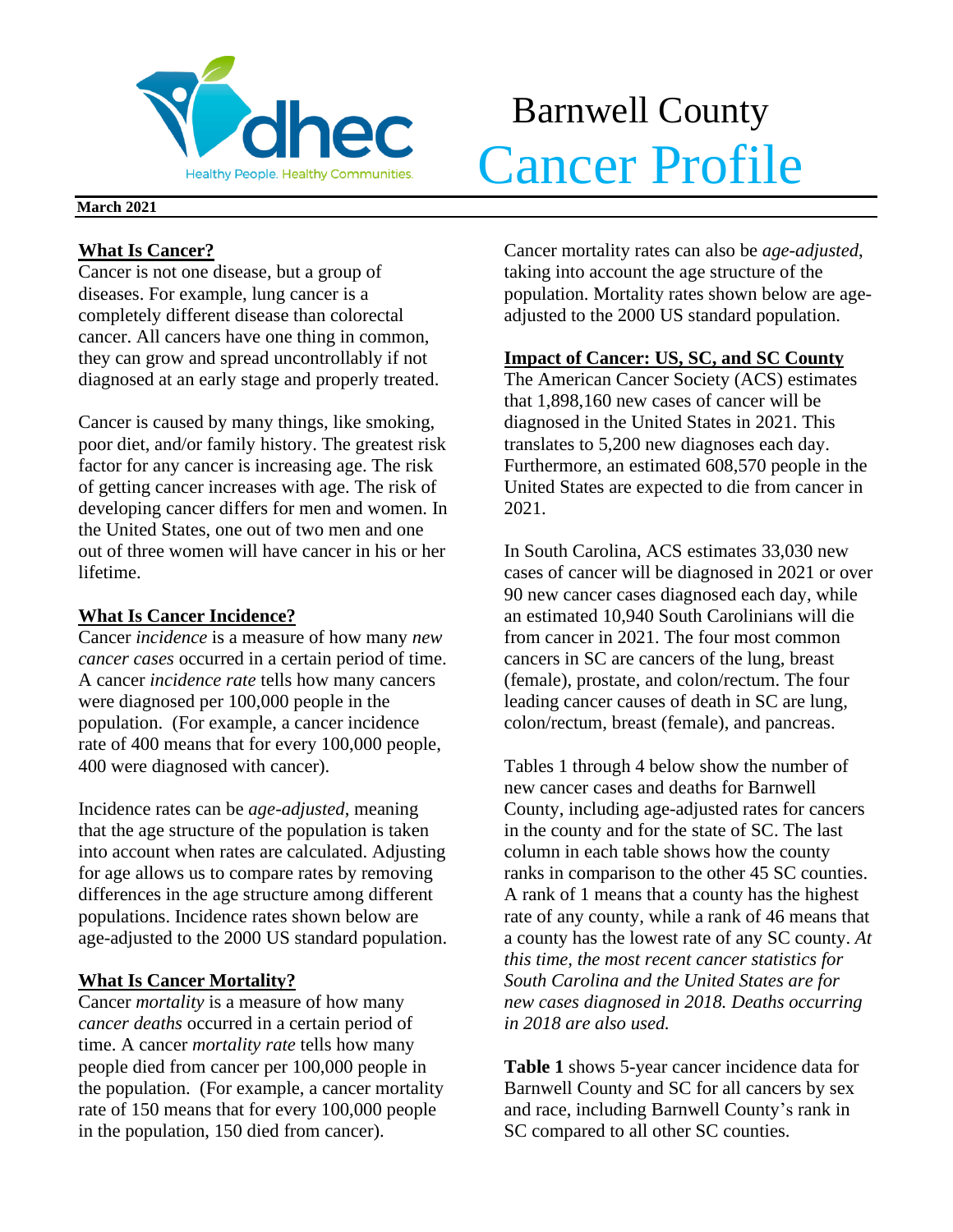| Table 1. Cancer Incidence by Sex and Race, |
|--------------------------------------------|
| 2014-2018, Barnwell County and South       |
| Carolina <sup>*</sup>                      |

|        | <b>SC</b> | <b>Barnwell County</b> |          |           |
|--------|-----------|------------------------|----------|-----------|
|        | 5-year    | 5-year                 | new      | <b>SC</b> |
|        | rate      | rate                   | $cases*$ | rank      |
| all    | 450       | 407                    | 114      | 40        |
| male   | 503       | 443                    | 57       | 43        |
| female | 411       | 383                    | 57       | 39        |
| white  | 452       | 440                    | 73       | 30        |
| black  | 441       | 358                    | 40       | 46        |

\***Counts are annual averages based on 5 years of data.** 5-year rates are per 100,000 age-adjusted to the 2000 US standard population. Statistics do not include *in situ* cancers, except for bladder. Source: SC Central Cancer Registry. ~ Statistic could not be calculated (small counts).

**Table 2** shows 5-year cancer mortality data for Barnwell County and SC for all cancers by sex and race, including Barnwell County's rank in SC compared to all other SC counties.

Table 2. Cancer Mortality by Sex and Race, 2014- 2018, Barnwell County and South Carolina\*

|        | <b>SC</b> | <b>Barnwell County</b> |         |      |
|--------|-----------|------------------------|---------|------|
|        | 5-year    | 5-year                 | lives   | SC   |
|        | rate      | rate                   | $lost*$ | rank |
| all    | 165       | 195                    | 55      | 6    |
| male   | 203       | 233                    | 29      | 15   |
| female | 137       | 166                    | 26      | 4    |
| white  | 160       | 187                    | 33      | 11   |
| black  | 185       | 209                    | 23      | 8    |

\***Counts are annual averages based on 5 years of data.** 5-year rates are per 100,000 age-adjusted to the 2000 US standard population. Sources: SC Central Cancer Registry and SC Vital Records. ~ Statistic could not be calculated (small counts).

**Table 3** shows 5-year cancer incidence data for Barnwell County and SC for selected cancers, including Barnwell County's rank in SC compared to all other SC counties.

Table 3. Cancer Incidence for Selected Cancers, 2014-2018, Barnwell County and South Carolina\*

|                 | SС     | <b>Barnwell County</b> |          |           |
|-----------------|--------|------------------------|----------|-----------|
| cancer          | 5-year | 5-year                 | new      | <b>SC</b> |
|                 | rate   | rate                   | $cases*$ | rank      |
| <b>breast</b>   |        |                        |          |           |
| (female)        | 130    | 121                    | 17       | 37        |
| prostate        |        |                        |          |           |
| (male)          | 113    | 100                    | 13       | 33        |
| lung/           |        |                        |          |           |
| <b>bronchus</b> | 63     | 69                     | 20       | 15        |
| $\text{colon}/$ |        |                        |          |           |
| rectum          | 38     | 35                     | 10       | 37        |
| pancreas        | 14     | 17                     | 5        | 6         |

\***Counts are annual averages based on 5 years of data.** 5-year rates are per 100,000 age-adjusted to the 2000 US standard population. Statistics do not include *in situ* cancers, except for bladder. Source: SC Central Cancer Registry. ~ Statistic could not be calculated (small counts).

**Table 4** shows 5-year cancer mortality data for Barnwell County and SC for selected cancers, including Barnwell County's rank in SC compared to all other SC counties.

Table 4. Cancer Mortality for Selected Cancers, 2014-2018, Barnwell County and South Carolina\*

|                 | <b>SC</b> | <b>Barnwell County</b> |                             |           |
|-----------------|-----------|------------------------|-----------------------------|-----------|
| cancer          | 5-year    | 5-year                 | lives                       | <b>SC</b> |
|                 | rate      | rate                   | $lost*$                     | rank      |
| breast          | 22        | 22                     | 3                           | 22        |
| (female)        |           |                        |                             |           |
| prostate        | 22        | $\tilde{\phantom{a}}$  | $\mathcal{D}_{\mathcal{L}}$ | 43        |
| (male)          |           |                        |                             |           |
| lung/           | 43        | 55                     | 16                          | 4         |
| bronchus        |           |                        |                             |           |
| $\text{colon}/$ | 14        | 17                     | 5                           | 20        |
| rectum          |           |                        |                             |           |
| pancreas        |           | 19                     | 5                           |           |

\***Counts are annual averages based on 5 years of data.** 5-year rates are per 100,000 age-adjusted to the 2000 US standard population. Sources: SC Central Cancer Registry and SC Vital Records. ~ Statistic could not be calculated (small counts).

**Table 5** shows the percentage of cancers diagnosed in early and late stages of disease in Barnwell County and SC. Cancers diagnosed in late stages lessen the potential for successful treatment and raise the risk of premature loss of life.